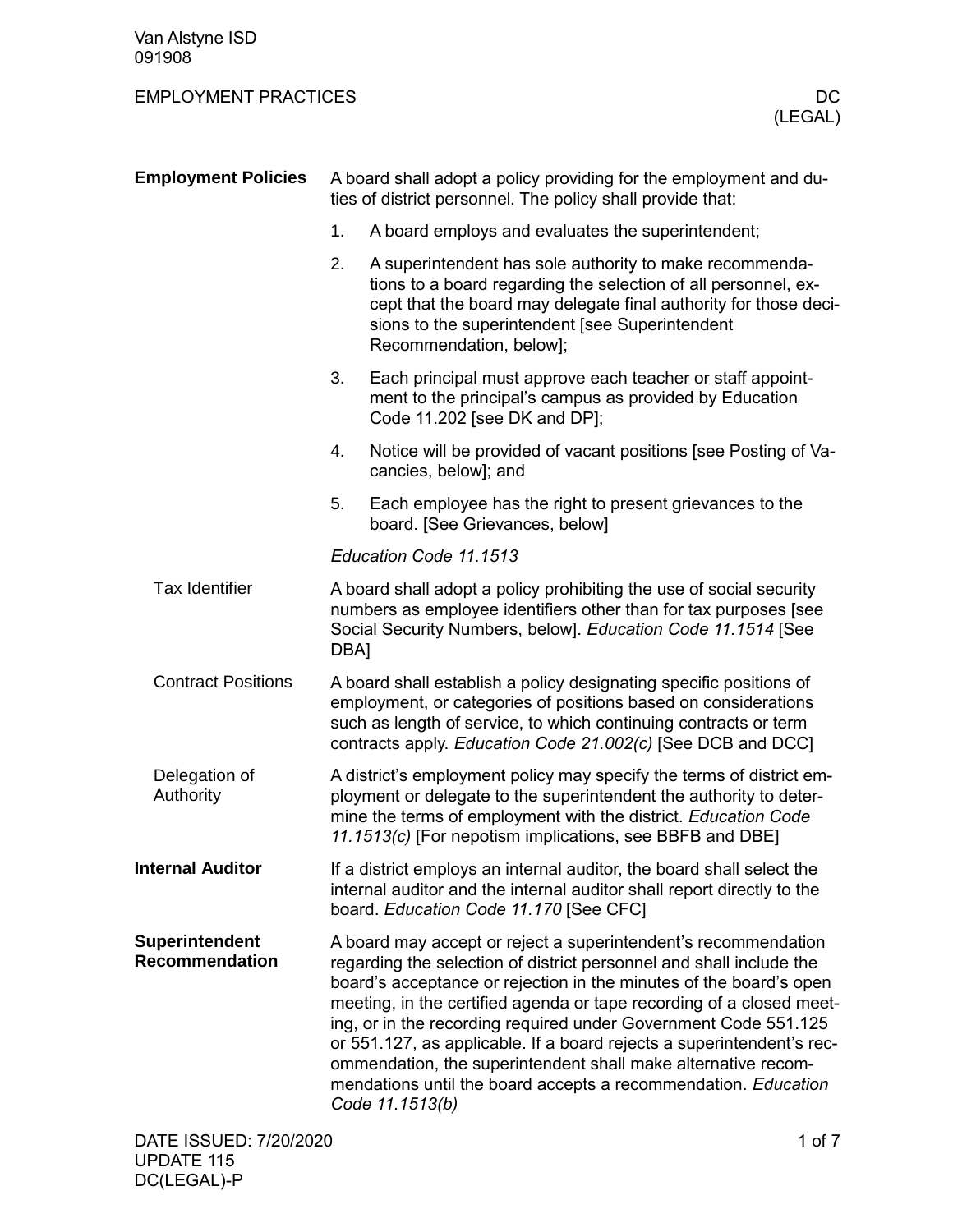UPDATE 115 DC(LEGAL)-P

| <b>Posting of Vacancies</b> | A district's employment policy must provide that not later than the<br>tenth school day before the date on which a district fills a vacant<br>position for which a certificate or license is required as provided by<br>Education Code 21.003 [see DBA], other than a position that af-<br>fects the safety and security of students as determined by the<br>board, the district must provide to each current district employee: |                                                                                                           |     |                                                                                                                                                                                                                                                                                                                                                                                                                                                                                                           |  |
|-----------------------------|----------------------------------------------------------------------------------------------------------------------------------------------------------------------------------------------------------------------------------------------------------------------------------------------------------------------------------------------------------------------------------------------------------------------------------|-----------------------------------------------------------------------------------------------------------|-----|-----------------------------------------------------------------------------------------------------------------------------------------------------------------------------------------------------------------------------------------------------------------------------------------------------------------------------------------------------------------------------------------------------------------------------------------------------------------------------------------------------------|--|
|                             | 1.                                                                                                                                                                                                                                                                                                                                                                                                                               |                                                                                                           |     | Notice of the position by posting the position on:                                                                                                                                                                                                                                                                                                                                                                                                                                                        |  |
|                             |                                                                                                                                                                                                                                                                                                                                                                                                                                  | a.                                                                                                        |     | A bulletin board at:                                                                                                                                                                                                                                                                                                                                                                                                                                                                                      |  |
|                             |                                                                                                                                                                                                                                                                                                                                                                                                                                  |                                                                                                           | (1) | A place convenient to the public in the district's cen-<br>tral administrative office, and                                                                                                                                                                                                                                                                                                                                                                                                                |  |
|                             |                                                                                                                                                                                                                                                                                                                                                                                                                                  |                                                                                                           | (2) | The central administrative office of each campus<br>during any time the office is open; or                                                                                                                                                                                                                                                                                                                                                                                                                |  |
|                             |                                                                                                                                                                                                                                                                                                                                                                                                                                  | b.                                                                                                        |     | The district's internet website, if the district has a web-<br>site; and                                                                                                                                                                                                                                                                                                                                                                                                                                  |  |
|                             | 2.                                                                                                                                                                                                                                                                                                                                                                                                                               |                                                                                                           |     | A reasonable opportunity to apply for the position.                                                                                                                                                                                                                                                                                                                                                                                                                                                       |  |
|                             |                                                                                                                                                                                                                                                                                                                                                                                                                                  | Education Code 11.1513(d)                                                                                 |     |                                                                                                                                                                                                                                                                                                                                                                                                                                                                                                           |  |
| Exception                   |                                                                                                                                                                                                                                                                                                                                                                                                                                  | Code 11.1513(e)                                                                                           |     | If, during the school year, a district must fill a vacant position held<br>by a teacher, as defined by Education Code 21.201 [see DCB], in<br>less than ten school days, the district must provide notice of the<br>position in the manner described above as soon as possible after<br>the vacancy occurs. However, a district is not required to provide<br>the notice for ten school days before filling the position or to pro-<br>vide a reasonable opportunity to apply for the position. Education |  |
| <b>Grievances</b>           | A district's employment policy must provide each employee with<br>the right to present grievances to the board. The policy may not re-<br>strict the ability of an employee to communicate directly with a<br>member of the board regarding a matter relating to the operation of<br>a district, except that the policy may prohibit ex parte communica-<br>tion relating to:                                                    |                                                                                                           |     |                                                                                                                                                                                                                                                                                                                                                                                                                                                                                                           |  |
|                             | 1.                                                                                                                                                                                                                                                                                                                                                                                                                               | A hearing under Education Code Chapter 21, Subchapter E<br>(Term Contracts) or F (Hearing Examiners); and |     |                                                                                                                                                                                                                                                                                                                                                                                                                                                                                                           |  |
|                             | 2.                                                                                                                                                                                                                                                                                                                                                                                                                               |                                                                                                           |     | Another appeal or hearing in which ex parte communication<br>would be inappropriate pending a final decision by the board.                                                                                                                                                                                                                                                                                                                                                                                |  |
|                             | Education Code 11.1513(i)-(j) [See DGBA]                                                                                                                                                                                                                                                                                                                                                                                         |                                                                                                           |     |                                                                                                                                                                                                                                                                                                                                                                                                                                                                                                           |  |
| <b>Transfers</b>            |                                                                                                                                                                                                                                                                                                                                                                                                                                  |                                                                                                           |     | A district's employment policy may include a provision for providing<br>each current district employee with an opportunity to participate in<br>a process for transferring to another school in or position with the<br>district. Education Code 11.1513(c)(3) [See DK]                                                                                                                                                                                                                                   |  |
| DATE ISSUED: 7/20/2020      |                                                                                                                                                                                                                                                                                                                                                                                                                                  |                                                                                                           |     | 2 of 7                                                                                                                                                                                                                                                                                                                                                                                                                                                                                                    |  |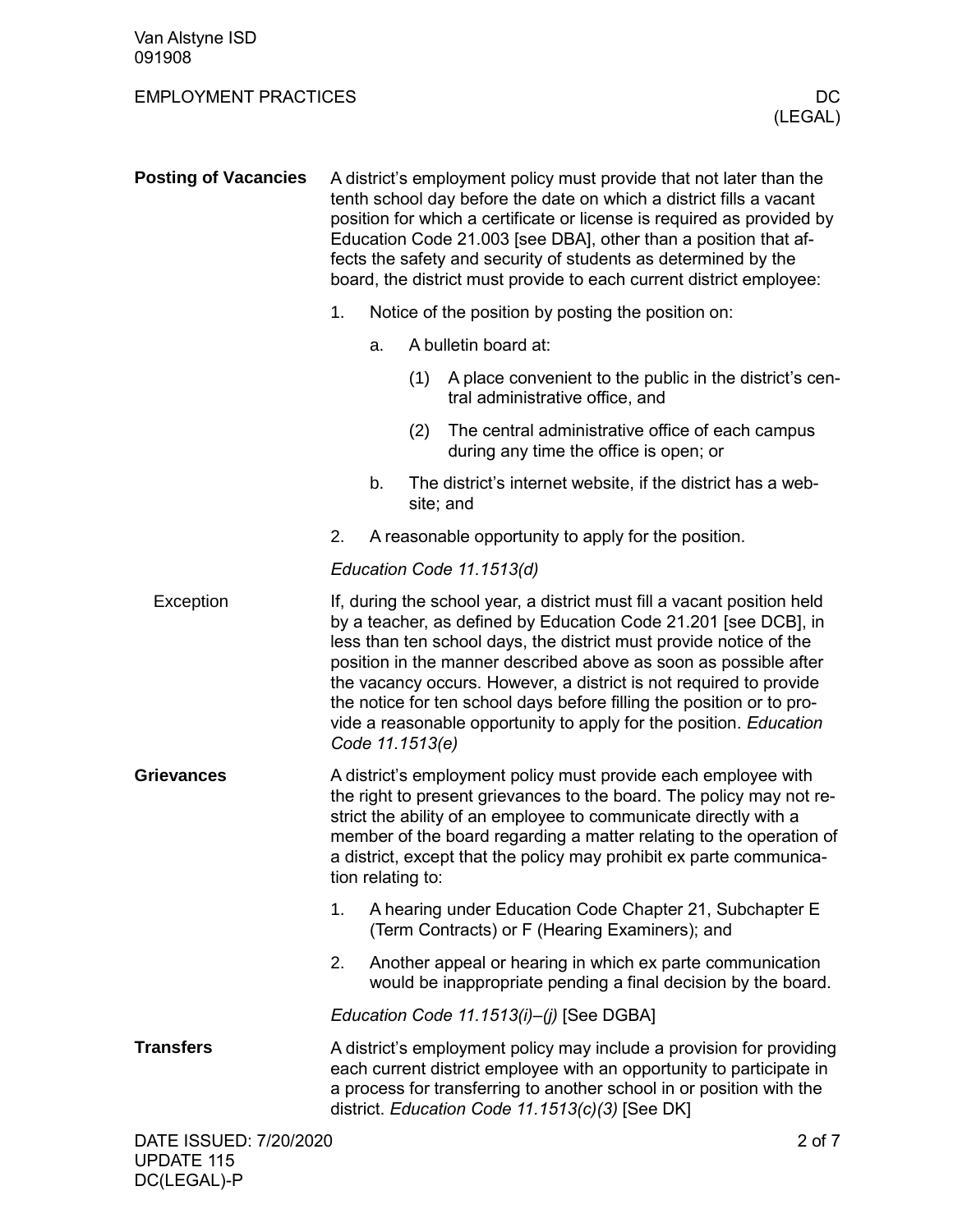| Van Alstyne ISD<br>091908               |                                                                                                                                                                                                                                                                                                                                                                 |  |  |
|-----------------------------------------|-----------------------------------------------------------------------------------------------------------------------------------------------------------------------------------------------------------------------------------------------------------------------------------------------------------------------------------------------------------------|--|--|
| <b>EMPLOYMENT PRACTICES</b>             | DC.<br>(LEGAL)                                                                                                                                                                                                                                                                                                                                                  |  |  |
| <b>Contract Employees</b>               | A district shall employ each classroom teacher, principal, librarian,<br>nurse, or school counselor under a probationary contract, a contin-<br>uing contract, or a term contract. A district is not required to employ<br>a person other than these listed employees under a probationary,<br>continuing, or term contract. Education Code 21.002              |  |  |
| <b>Classroom Teacher</b>                | "Classroom teacher" means an educator who is employed by a dis-<br>trict and who, not less than an average of four hours each day,<br>teaches in an academic instructional setting or a career and tech-<br>nology instructional setting. The term does not include a teacher's<br>aide or a full-time administrator. Education Code 5.001(2)                   |  |  |
| Minimum Length of<br>Contract           | A contract between a district and an educator must be for a mini-<br>mum of ten months of service. An educator employed under a ten-<br>month contract must provide a minimum of 187 days of service.<br>Education Code 21.401(a), (b)                                                                                                                          |  |  |
| Proportionate<br>Reduction              | If a district anticipates providing less than 180 days of instruction<br>for students during a school year, as indicated by the district's aca-<br>demic calendar, the district may reduce the number of days of ser-<br>vice proportionately. A reduction by the district does not reduce an<br>educator's salary. Education Code 21.401(c-1)                  |  |  |
| Commissioner<br>Waiver                  | The commissioner of education may reduce the number of days of<br>service if disaster, flood, extreme weather conditions, fuel curtail-<br>ment, or another calamity causes the closing of schools. A reduc-<br>tion by the commissioner does not reduce an educator's salary. Ed-<br>ucation Code 21.401(c), 25.081(b)                                         |  |  |
| <b>Educational Aides</b>                | A board shall establish a plan to encourage the hiring of educa-<br>tional aides who show a willingness to become certified teachers.<br>Education Code 54.363(f)                                                                                                                                                                                               |  |  |
| <b>Employment of</b><br><b>Retirees</b> | A district shall file a monthly certified statement of employment of a<br>retiree in the form and manner required by TRS. A district shall in-<br>form TRS of changes in status of the district that affect the district's<br>reporting responsibilities.                                                                                                       |  |  |
|                                         | The certified statement must include information regarding:                                                                                                                                                                                                                                                                                                     |  |  |
|                                         | 1.<br>Employees of third party entities if the employees are service<br>or disability retirees who were first employed by the third party<br>entity on or after May 24, 2003, and are performing duties or<br>providing services on behalf of or for the benefit of the district<br>that employees of the district would otherwise perform or pro-<br>vide; and |  |  |
|                                         | 2.<br>Retirees who retired within twelve full, consecutive calendar<br>months of the month of the monthly certified statement and<br>are performing duties or providing services for or on behalf of                                                                                                                                                            |  |  |
| DATE ISSUED: 7/20/2020                  | 3 of 7                                                                                                                                                                                                                                                                                                                                                          |  |  |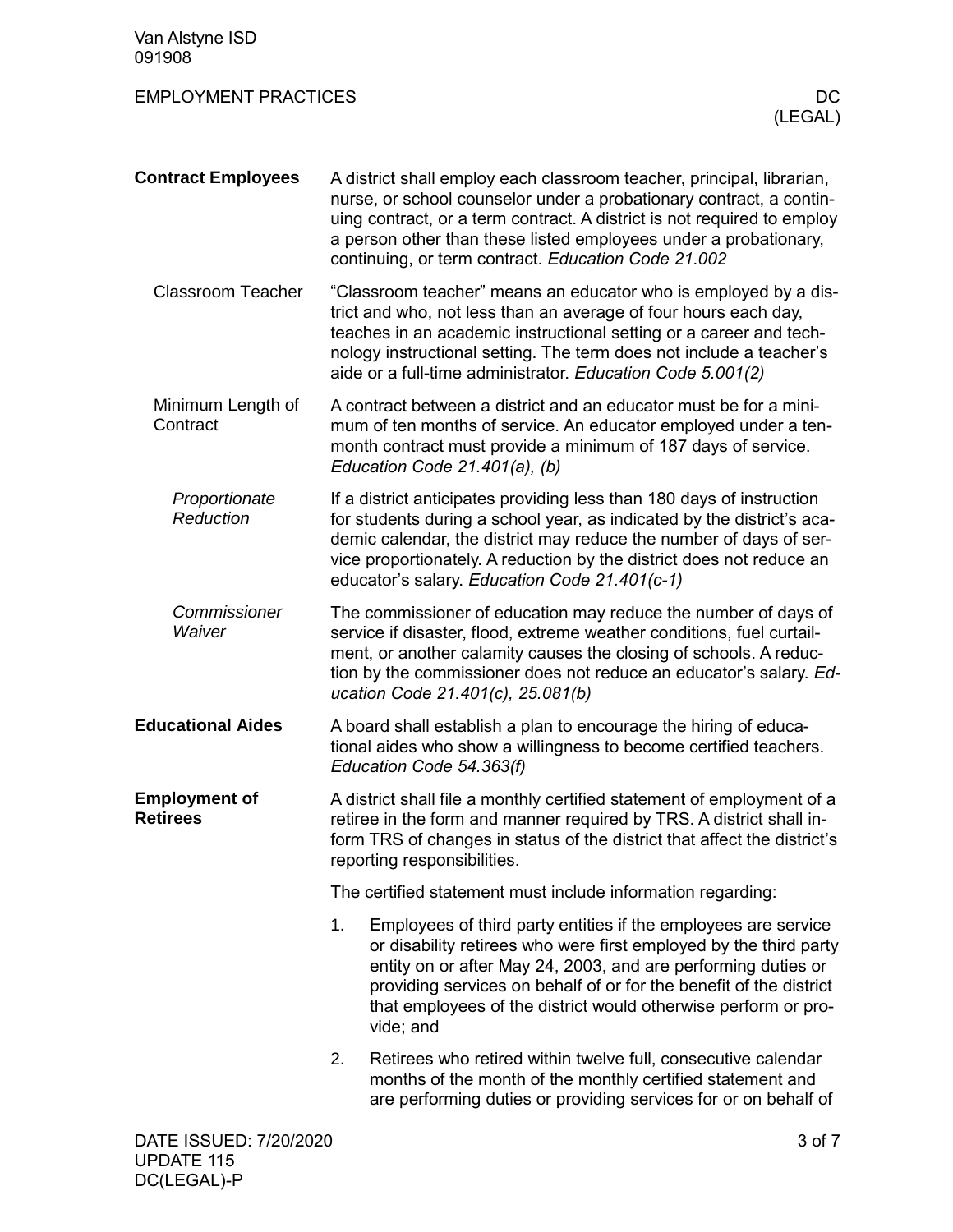|                                                 |               | the district that employees of the district would otherwise per-<br>form or provide, and are:                                                                                                                                                                                                                                                                                                                                                                                     |
|-------------------------------------------------|---------------|-----------------------------------------------------------------------------------------------------------------------------------------------------------------------------------------------------------------------------------------------------------------------------------------------------------------------------------------------------------------------------------------------------------------------------------------------------------------------------------|
|                                                 | a.            | Waiving, deferring, or forgoing compensation for the ser-<br>vices or duties;                                                                                                                                                                                                                                                                                                                                                                                                     |
|                                                 | b.            | Performing the duties or providing the services as an in-<br>dependent contractor; or                                                                                                                                                                                                                                                                                                                                                                                             |
|                                                 | c.            | Serving as a volunteer without compensation and per-<br>forming the same duties or providing the same services<br>for a reporting entity that the retiree performed or pro-<br>vided immediately before retiring and the retiree has an<br>agreement to perform those duties or provide those ser-<br>vices after the first 12 full, consecutive calendar months<br>after the retiree's effective date of retirement.                                                             |
|                                                 | status.       | A district that fails to attain a completed status for the monthly certi-<br>fied statement as required by 34 Administrative Code 31.2 shall<br>pay to TRS, in addition to the required employer surcharges and<br>any applicable penalty interest on the unpaid amounts, the late fee<br>established in 34 Administrative Code 31.2(d) for each business<br>day that the monthly certified statement fails to attain a completed                                                 |
|                                                 | fense.        | An administrator of a district who is responsible for filing the state-<br>ment, and who knowingly fails to file the statement, commits an of-                                                                                                                                                                                                                                                                                                                                    |
|                                                 |               | Gov't Code 824.6022, 825.403(k); 34 TAC 31.2                                                                                                                                                                                                                                                                                                                                                                                                                                      |
| <b>Former Board</b><br><b>Member Employment</b> |               | A board member is prohibited from accepting employment with the<br>district until the first anniversary of the date the board member's<br>membership on a board ends. Education Code 11.063 [See BBC]                                                                                                                                                                                                                                                                             |
| <b>New Hires</b><br>I-9 Forms                   | time of hire. | A district shall ensure that an employee properly completes section<br>1— "Employee Information and Verification"—on Form I-9 at the                                                                                                                                                                                                                                                                                                                                              |
|                                                 | lowing dates: | A district must verify employment eligibility, pursuant to the Immi-<br>gration Reform and Control Act, and complete Form I-9 by the fol-                                                                                                                                                                                                                                                                                                                                         |
|                                                 | 1.            | Within three business days of initial hiring. If a district hires an<br>individual for employment for a duration of less than three<br>business days, the district must verify employment at the time<br>of hire. A district shall not be deemed to have hired an individ-<br>ual if the individual is continuing in his or her employment and<br>has a reasonable expectation of employment at all times.<br>When a district rehires an individual, the district may, in lieu of |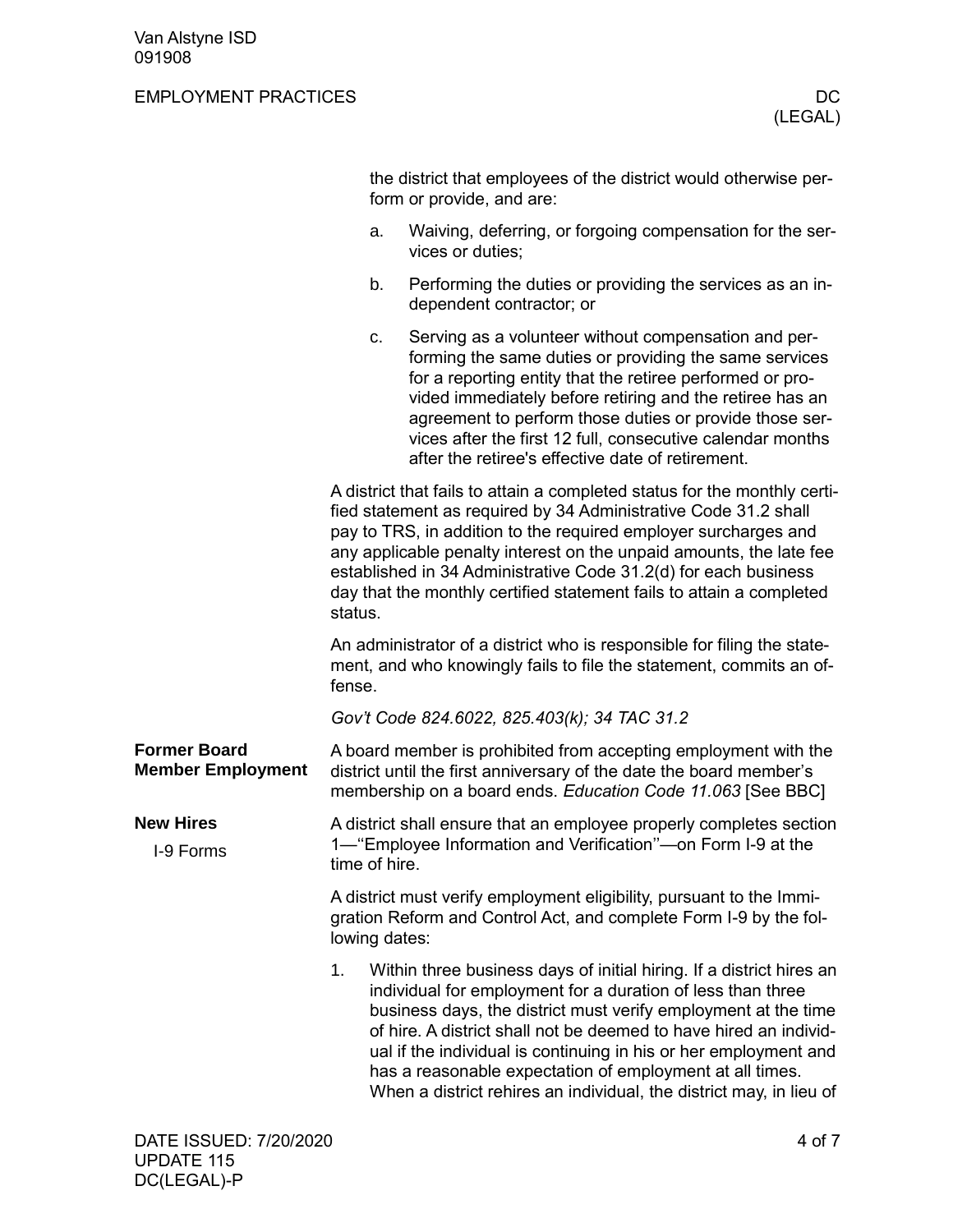|                                          |                                                                                                                                                                                                                                                                                                           | completing a new I-9, inspect a previously completed I-9 exe-<br>cuted within three years of the date of rehire, to determine<br>whether the individual is still eligible to work.                            |  |  |
|------------------------------------------|-----------------------------------------------------------------------------------------------------------------------------------------------------------------------------------------------------------------------------------------------------------------------------------------------------------|---------------------------------------------------------------------------------------------------------------------------------------------------------------------------------------------------------------|--|--|
|                                          | 2.                                                                                                                                                                                                                                                                                                        | For an individual whose employment authorization expires,<br>not later than the date of expiration.                                                                                                           |  |  |
|                                          |                                                                                                                                                                                                                                                                                                           | 8 C.F.R. 274a.2(b)(1)(ii), (iii), (vii), (viii)                                                                                                                                                               |  |  |
| New Hire Reporting                       | A district shall furnish to the Directory of New Hires (Texas Attorney<br>General's Office) a report that contains the name, address, and so-<br>cial security number of each newly hired employee. The report<br>shall also contain a district's name, address, and employer identifi-<br>cation number. |                                                                                                                                                                                                               |  |  |
|                                          |                                                                                                                                                                                                                                                                                                           | A district may also provide, at its option, the employee's date of<br>hire, date of birth, expected salary or wages, and the district's pay-<br>roll address for mailing of notice to withhold child support. |  |  |
|                                          | A district shall report new hire information on a Form W-4 or an<br>equivalent form, by first class mail, telephonically, electronically, or<br>by magnetic media, as determined by the district and in a format<br>acceptable to the attorney general.                                                   |                                                                                                                                                                                                               |  |  |
| <b>Deadline</b>                          | New hire reports are due:                                                                                                                                                                                                                                                                                 |                                                                                                                                                                                                               |  |  |
|                                          | 1.                                                                                                                                                                                                                                                                                                        | Not later than 20 calendar days after the date a district hires<br>the employee; or                                                                                                                           |  |  |
|                                          | 2.                                                                                                                                                                                                                                                                                                        | In the case of a district transmitting reports magnetically or<br>electronically, by two monthly transmissions (if necessary) not<br>less than 12 days nor more than 16 days apart.                           |  |  |
|                                          | New hire reports shall be considered timely if postmarked by the<br>due date or, if filed electronically, upon receipt by the agency.                                                                                                                                                                     |                                                                                                                                                                                                               |  |  |
| <b>Penalties</b>                         | A district that knowingly violates the new hire provisions may be lia-<br>ble for a civil penalty, as set forth at Family Code 234.105.                                                                                                                                                                   |                                                                                                                                                                                                               |  |  |
|                                          | 42 U.S.C. 653a(b), (c); Family Code 234.101-.105; 1 TAC 55,<br>Subch. I                                                                                                                                                                                                                                   |                                                                                                                                                                                                               |  |  |
| <b>Social Security</b><br><b>Numbers</b> | A board shall adopt a policy prohibiting the use of the social secu-<br>rity number of an employee of the district as an employee identifier<br>other than for tax purposes. Education Code 11.1514 [See DBA]                                                                                             |                                                                                                                                                                                                               |  |  |
| <b>Federal Law</b>                       |                                                                                                                                                                                                                                                                                                           | A district shall not deny to any individual any right, benefit, or privi-<br>lege provided by law because of the individual's refusal to disclose<br>his or her social security number.                       |  |  |
| Exceptions                               |                                                                                                                                                                                                                                                                                                           | The federal law does not apply to:                                                                                                                                                                            |  |  |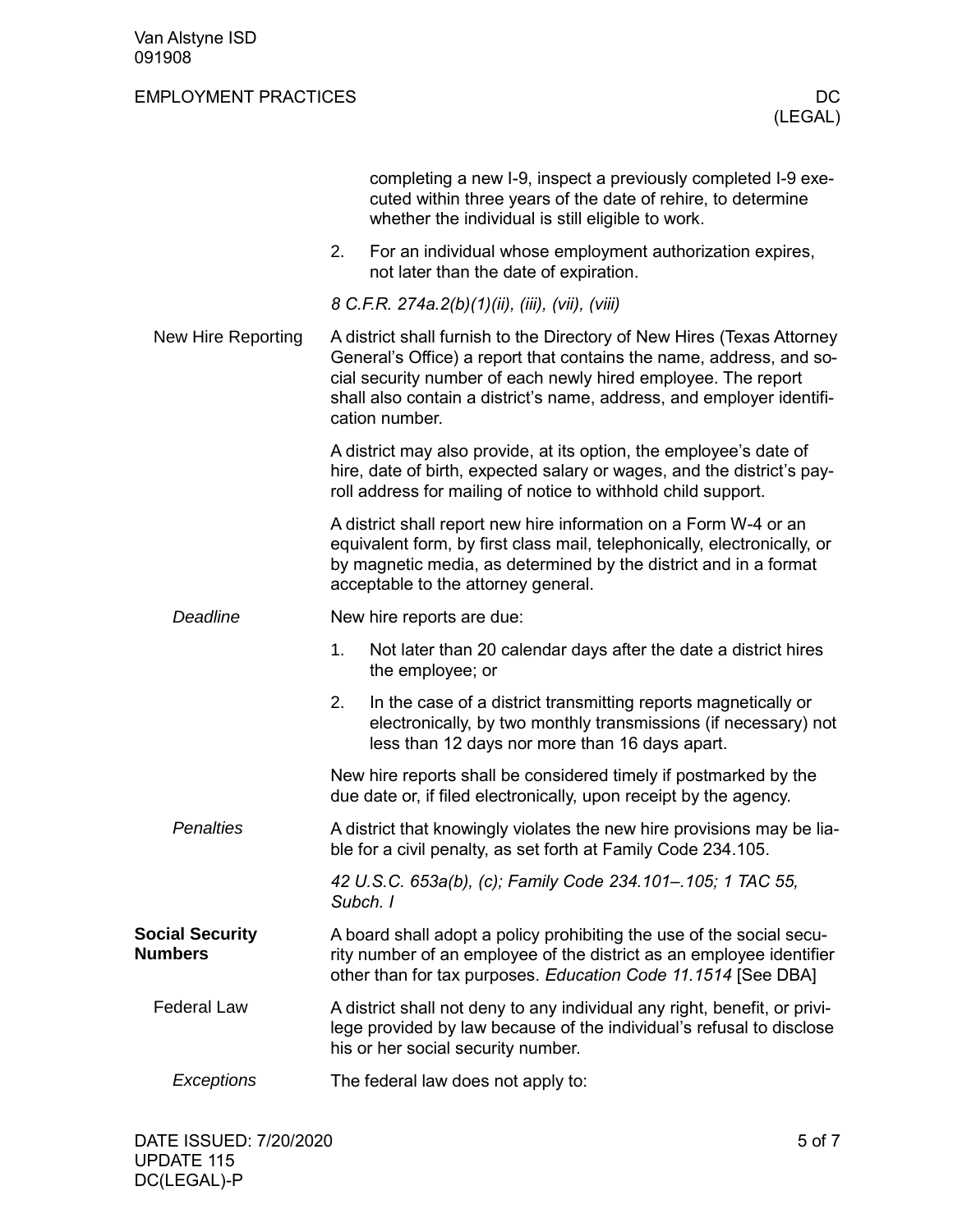|                                                                                   | 1.                                                                                                                                                                                                                                                                                                                                                                                                                                                                                                                              | Any disclosure that is required by federal statute. The United<br>States Internal Revenue Code provides that the social secu-<br>rity number issued to an individual for purposes of federal in-<br>come tax laws shall be used as the identifying number for tax-<br>payers;                                                                                                    |  |  |
|-----------------------------------------------------------------------------------|---------------------------------------------------------------------------------------------------------------------------------------------------------------------------------------------------------------------------------------------------------------------------------------------------------------------------------------------------------------------------------------------------------------------------------------------------------------------------------------------------------------------------------|----------------------------------------------------------------------------------------------------------------------------------------------------------------------------------------------------------------------------------------------------------------------------------------------------------------------------------------------------------------------------------|--|--|
|                                                                                   | 2.                                                                                                                                                                                                                                                                                                                                                                                                                                                                                                                              | Any disclosure to a district maintaining a system of records in<br>existence and operating before January 1, 1975, if such dis-<br>closure was required under statute or regulation adopted be-<br>fore such date to verify the identity of an individual; or                                                                                                                    |  |  |
|                                                                                   | 3.                                                                                                                                                                                                                                                                                                                                                                                                                                                                                                                              | Any use for the purposes of establishing the identity of individ-<br>uals affected by any tax, general public assistance, driver's li-<br>cense, or motor vehicle registration law within a district's juris-<br>diction.                                                                                                                                                        |  |  |
| <b>Statement of Uses</b>                                                          |                                                                                                                                                                                                                                                                                                                                                                                                                                                                                                                                 | A district that requests disclosure of a social security number shall<br>inform that individual whether the disclosure is mandatory or volun-<br>tary, by what statutory authority such number is solicited, and what<br>uses will be made of it.                                                                                                                                |  |  |
|                                                                                   | Privacy Act of 1974, Pub. L. No. 93-579, Sec. 7, 88 Stat. 1896,<br>1897 (1974)                                                                                                                                                                                                                                                                                                                                                                                                                                                  |                                                                                                                                                                                                                                                                                                                                                                                  |  |  |
| <b>Employment</b><br><b>Assistance</b><br><b>Prohibited</b><br><b>Federal Law</b> | A district that receives Title I funds shall have regulations or poli-<br>cies that prohibit any individual who is a school employee, contrac-<br>tor, or agent, or a district, from assisting a school employee in ob-<br>taining a new job, apart from the routine transmission of<br>administrative and personnel files, if the individual or district knows,                                                                                                                                                                |                                                                                                                                                                                                                                                                                                                                                                                  |  |  |
|                                                                                   |                                                                                                                                                                                                                                                                                                                                                                                                                                                                                                                                 | or has probable cause to believe, that such school employee en-<br>gaged in sexual misconduct regarding a minor or student in viola-<br>tion of the law.                                                                                                                                                                                                                         |  |  |
|                                                                                   | This requirement shall not apply if the information giving rise to<br>probable cause has been properly reported to a law enforcement<br>agency with jurisdiction over the alleged misconduct; and has been<br>properly reported to any other authorities as required by federal.<br>state, or local law, including Title IX of the Education Amendments<br>of 1972 (20 U.S.C. 1681 et seq.) and the implementing regulations<br>under Part 106 of Title 34, Code of Federal Regulations, or any<br>succeeding regulations; and: |                                                                                                                                                                                                                                                                                                                                                                                  |  |  |
|                                                                                   | 1.                                                                                                                                                                                                                                                                                                                                                                                                                                                                                                                              | The matter has been officially closed or the prosecutor or po-<br>lice with jurisdiction over the alleged misconduct has investi-<br>gated the allegations and notified school officials that there is<br>insufficient information to establish probable cause that the<br>school employee engaged in sexual misconduct regarding a<br>minor or student in violation of the law; |  |  |